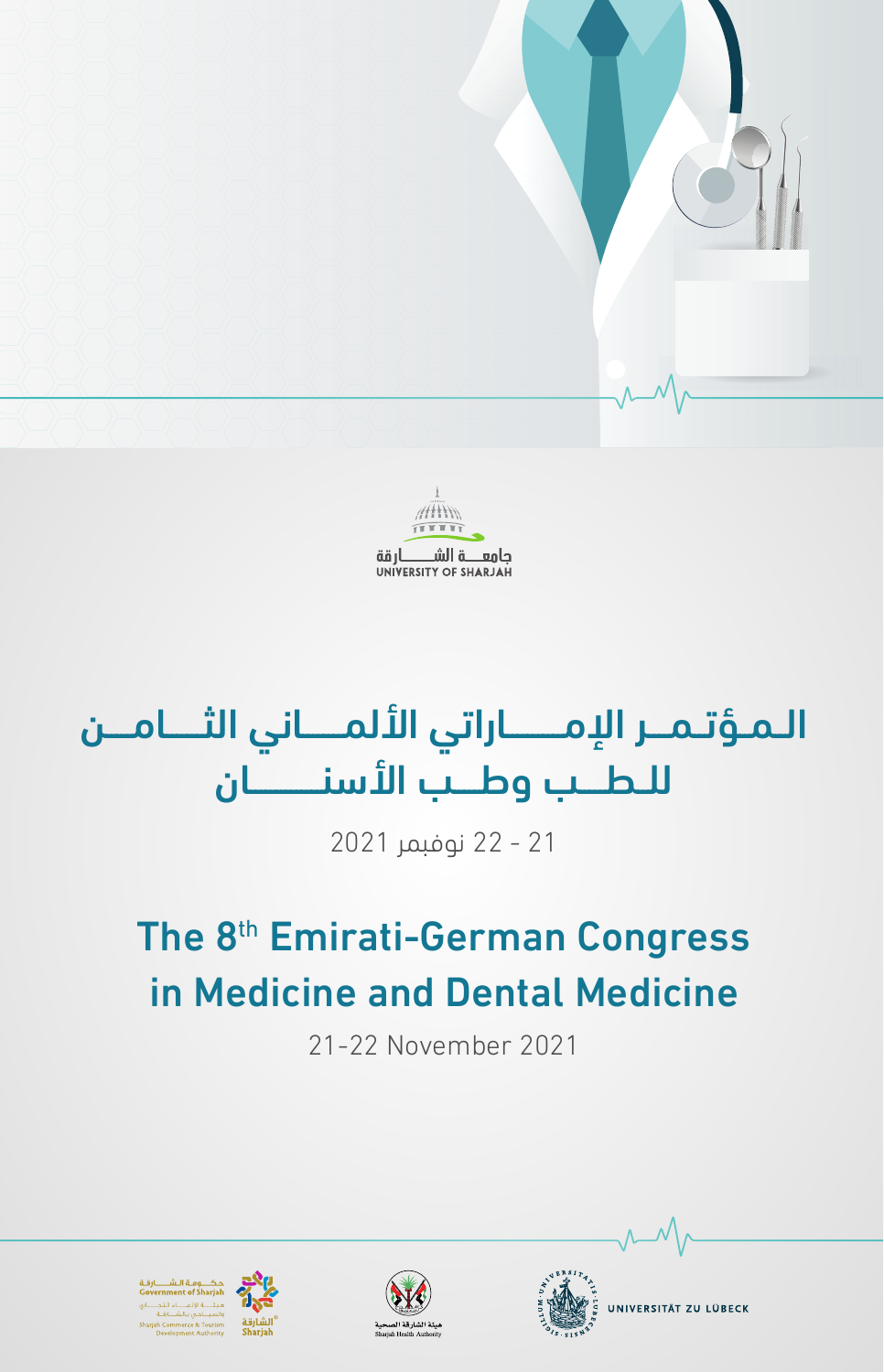# **Opening Ceremony**

Sunday, 21 November 2021 / 09:00 am University of Sharjah (Main Branch) Al-Razi Hall M24

> رابط Zoom: Zoom Link: https://sharjah-ac-ae.zoom.us/j/92128956042

- 1. National Anthem
- 2. Holy Quran
- 3. Film

#### 4. His Excellency Prof. Hamid M. K. Al

 ,Naimiy Chancellor of the University of Sharjah, Conference Higher Committee Chairman

#### 5. Her Excellency Prof. Dr. Gabriele

#### Gillessen-Kaesbach.

President of the University of Lübeck, Germany

#### 6. Prof. Dr. Med. Tim Strate.

und Thoracic Surgery, Krankenhaus Reinbek St. Head of the Department of General-Visceral-Adolf-Stift, Academic Hospital of the University of Hamburg School of Medicine, Germany

#### 7. Prof. Qutayba Hamid,

Vice Chancellor for Medical and Health Sciences Colleges University of Shariah, Conference Scientific Committee Chairman

#### 8. Honoring

حفل الإفتتاح األحد، 21 نوفمبر 2021 / 09:00 ص

جامعة الشارقة )الفرع الرئيسي( قاعة الرازي 24M

# .1 السالم الوطني

.2 القرآن الكريم

.3 فيلم

## .4 سعادة أ.د. حميد مجول النعيمي،

مدير جامعة الشارقة، رئيس اللجنة العليا للمؤتمر

## .5 سعادة أ.دة. غابريال غلسون - كيزباك،

رئيس جامعة لوبيك، المانيا

# .6 أ.د. تيم ستريت،

رئيس قسم الجراحة العامة وجراحة البطن والصدر ، مستشفى رينبك سينت ادولف ستفت، المستشفى األكاديمي لكلية الطب بجامعة هامبورغ ، ألمانيا

# .7 أ.د. قتيبة حميد،

نائب مدير الجامعة للكليات الطبية والعلوم الصحية، جامعة الشارقة، رئيس اللجنة العلمية للمؤتمر

### .8 التكريم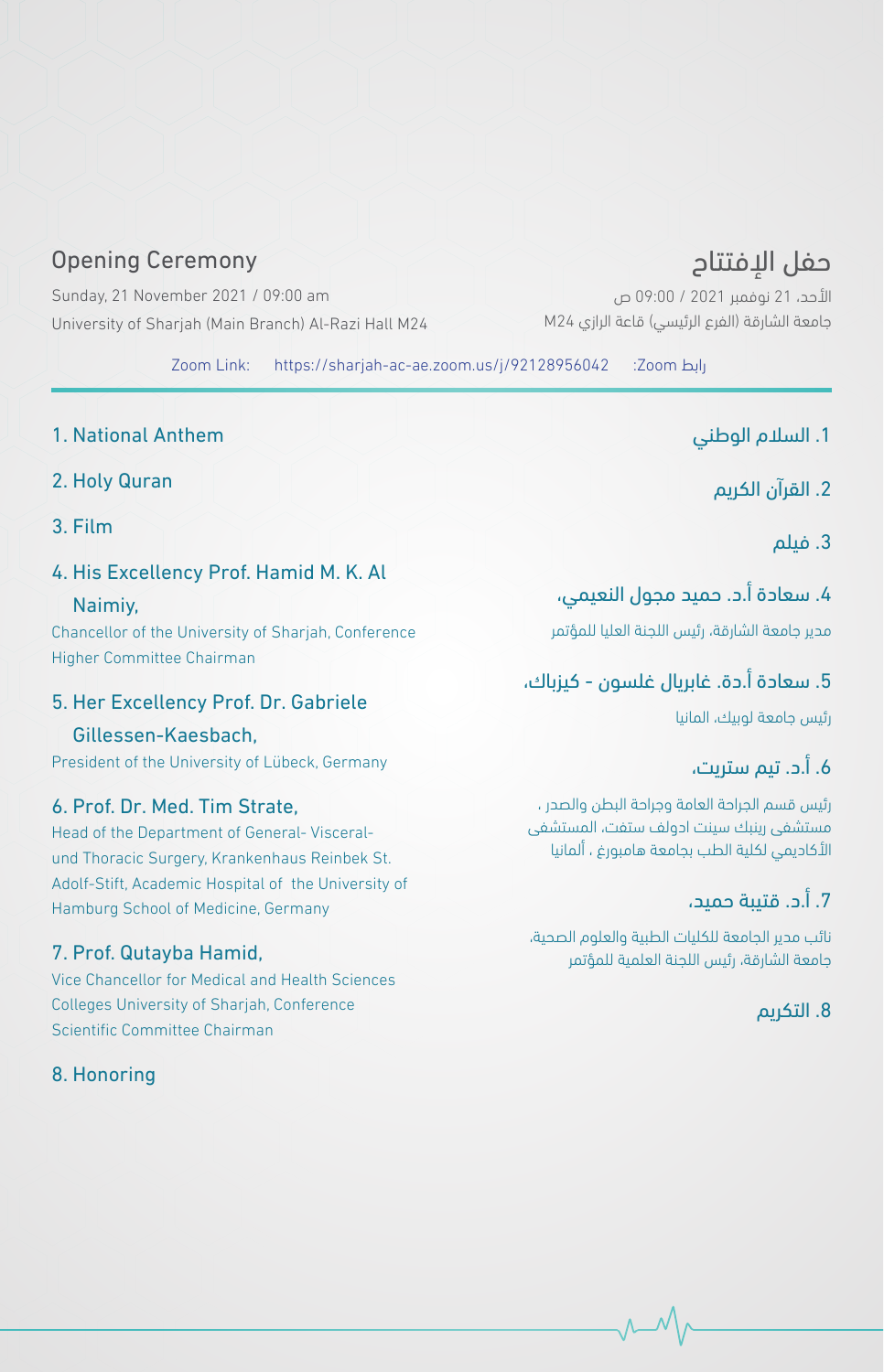# **Scientific Medicine Program**

#### Zoom Link: https://sharjah-ac-ae.zoom.us/j/99933007339

#### Day 1: Sunday, 21 November 2021

Theme 1: Molecular Basis of complex Diseases

#### Session A Prof. Dr. med. Hauke Busch, University of Luebeck (Chair)

#### Dr. Naveed Khan, University of Sharjah (Chair)

| <b>Time</b>  | <b>Title</b>                                                                               | <b>Speaker</b>                                             | <b>Room</b>    |  |
|--------------|--------------------------------------------------------------------------------------------|------------------------------------------------------------|----------------|--|
| $10:30$ am   | Reduced penetrance of movement disorders - elucidating<br>mechanisms of disease protection | Prof. Dr. med. Christine<br>Klein<br>University of Luebeck |                |  |
| 10:50 am     | The dark side of the genome: non-coding mutations and human<br>disease                     | Prof. Dr. med. Malte<br>Spielmann<br>University of Luebeck | AlRazi<br>Hall |  |
| 11:10 am     | Utility of whole exome sequencing in new syndrome discovery                                | Dr. Ayman El-Hattab<br>University of Sharjah               | M24            |  |
| $11:30$ am   | Precision Nutrition                                                                        | Prof. Dr. med. Christian<br>Sina<br>University of Luebeck  |                |  |
| <b>BREAK</b> |                                                                                            |                                                            |                |  |

#### Session B Prof. Dr. med. Christian Sina, University of Luebeck (Chair)

#### Prof. Taleb Al Tal, University of Sharjah (Chair)

| 12:10 pm                                   | Novel Delivery Approaches for Oncology Drugs                                                                                                                      | Dr. Mark Qalaji<br>University of Sharjah                  |                |  |
|--------------------------------------------|-------------------------------------------------------------------------------------------------------------------------------------------------------------------|-----------------------------------------------------------|----------------|--|
| 12:30 pm                                   | Integrating Artificial intelligence and big data in precision<br>management of breast cancer                                                                      | Dr. Khuloud Bajbouj<br>University of Sharjah              | AlRazi<br>Hall |  |
| 12:50 pm                                   | Epigenetic alterations in metabolic inflammation and malignant<br>transformation of the liverCohort: A model for population-based<br>monitoring of infection risk | Prof. Dr. med. Jens<br>Marquardt<br>University of Luebeck | M24            |  |
| LUNCH BREAK & Signing Ceremony 1.102.00-pm |                                                                                                                                                                   |                                                           |                |  |

#### Session C Prof. Dr. med. Jennifer Hundt, University of Luebeck (Chair)

#### Prof. Azzam Maghazachi, University of Sharjah (Chair)

| 02:30 pm   | Genome mining of unculturable bacteria isolated from the UAE; A<br>potential source of novel therapeutics      | Dr. Mohamed Hamad<br>University of Sharjah             |                       |  |  |
|------------|----------------------------------------------------------------------------------------------------------------|--------------------------------------------------------|-----------------------|--|--|
| $02:50$ pm | Alteration of blood monocytes upon inflammation                                                                | Prof. Dr. med. Ralph<br>Pries<br>University of Luebeck |                       |  |  |
| 03:10 pm   | CREB-binding protein: Connecting epigenetics to DNA damage<br>signaling in breast cancer                       | Dr. Wafa Ramadan<br>University of Sharjah              | AlRazi<br>Hall<br>M24 |  |  |
| 03:30 pm   | Circadian rhythm and inflammation                                                                              | Prof. Dr. med. Jenny<br>Hundt<br>University of Luebeck |                       |  |  |
| 03:50 pm   | GPR68: An orphaned G protein-coupled receptor, friend or foe in<br>the tumor microenvironment of breast cancer | Dr. Noha Elemam<br>University of Sharjah               |                       |  |  |
| 04:10 pm   | <b>Final Remarks</b>                                                                                           |                                                        |                       |  |  |
|            | 04.15 pm Social Events                                                                                         |                                                        |                       |  |  |

#### Day 2: Monday, 22 November 2021 (University of Sharjah, Khorfakan Campus)

• Informal Meetings between Delegates of Germany, UoS faculty & students - Room Number B1-017

- Social events, program will start at 10:00 am. Buses will leave at 8:00 am.
	-

• AL Suhub Rest at 12:30 pm.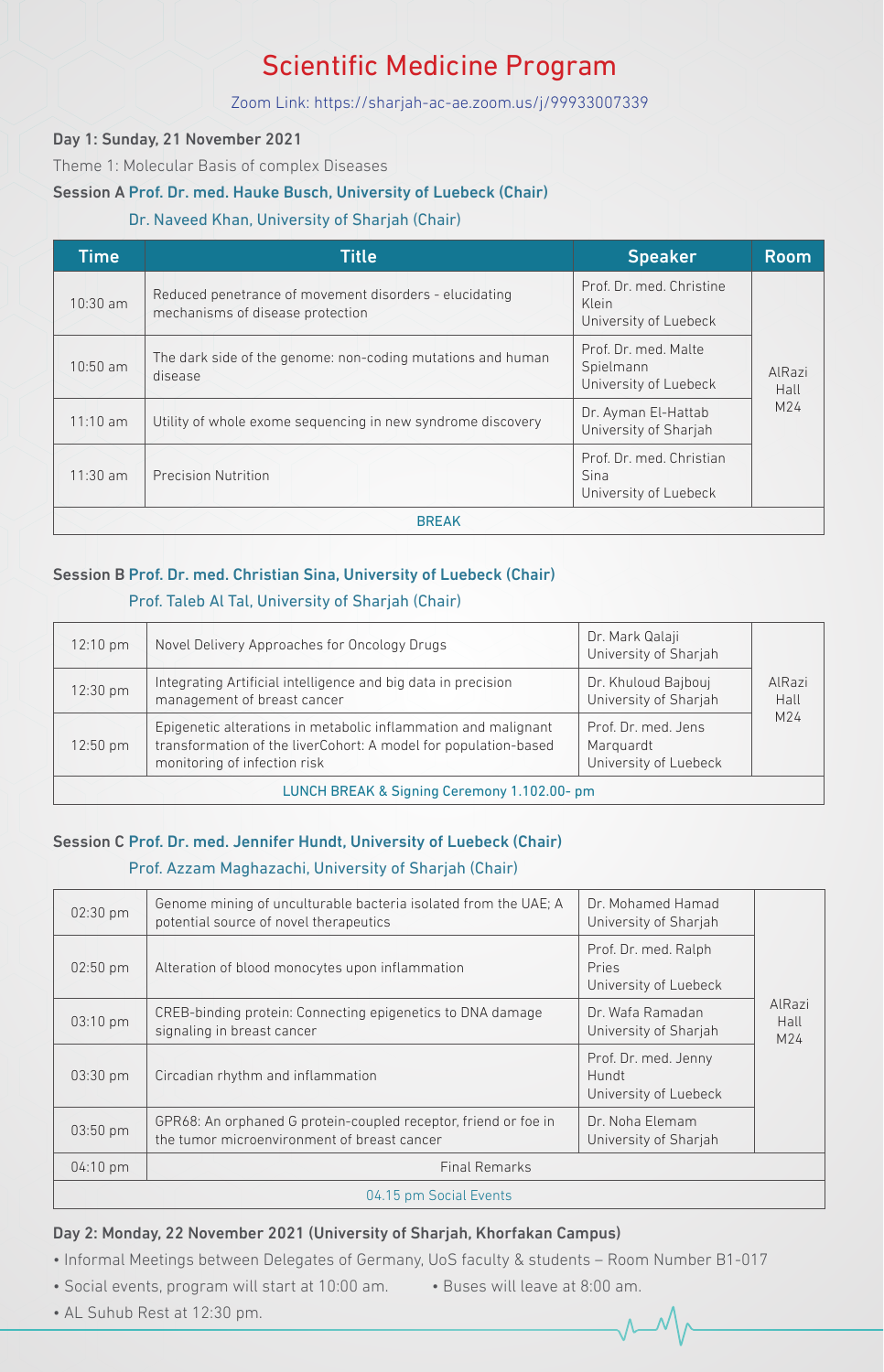# **Scientific Clinical Program**

#### Theme 1: Cancer

Zoom Link: https://sharjah-ac-ae.zoom.us/j/99641408008 Prof. Dr. med. Tim Strate, Reinbek Hospital Germany (Chair) Prof. Riyad Bendardf, University Hospital Sharjah (Chair)

| <b>Time</b>                                                     | <b>Title</b><br><b>Speaker</b>                                                                             |                                                           | <b>Room</b>    |  |
|-----------------------------------------------------------------|------------------------------------------------------------------------------------------------------------|-----------------------------------------------------------|----------------|--|
| $10:00$ am                                                      | HIPEC: our experience in selected patients with peritoneal<br>malignancy: a new way out?                   | Prof. Dr. med. V. Seydewitz<br>Reinbek Hospital Germany   |                |  |
| $10:30$ am                                                      | Contribution of Sharjah University to cancer research                                                      | Prof Humaid Alshamsi<br>Barjeel Cancer Institute UAE      |                |  |
| $11:00$ am                                                      | Quality of life after rectal cancer resections: back to normal?                                            | Prof. Dr. med. Tim Strate<br>Reinbek Hospital Germany     | $M27 -$        |  |
| $11:30$ am                                                      | Cancer research in the UAE                                                                                 | Dr. Mehdi Afrit<br><b>Emirates Cancer Society</b>         | 029            |  |
| 12:00 pm                                                        | Postoperative CPAP significantly reduces pneumonia after<br>upper GI cancer surgery                        | Prof. Dr. med. Honarpisheh<br>Reinbek Hospital Germany    |                |  |
| 12:30 pm                                                        | Why is cancer so fatal?<br>The anatomy and the genome in pancreatic adenocarcinoma<br>vs. rectal carcinoma | Prof. Dr. med. Klause Niehaus<br>Reinbek Hospital Germany |                |  |
|                                                                 | 01.00 - 02.00 pm LUNCH BREAK & Signing Ceremony                                                            |                                                           |                |  |
| Prof. Yasser Khalil Bustanji, University of Sharjah (Chair)     |                                                                                                            |                                                           |                |  |
| Prof. Dr. med. Klause Niehaus, Reinbek Hospital Germany (Chair) |                                                                                                            |                                                           |                |  |
| 02:00 pm                                                        | Strategies in medullary thyroid cancer and<br>pheochromocytoma                                             | Prof. Dr. med. V. Dobschuetz<br>Hamburg Germany           | $M27 -$<br>029 |  |
| $02:30$ pm                                                      | Genetic testing for breast cancer                                                                          | Dr. Azzam Ziada                                           |                |  |

#### Theme: COVID-19

#### Zoom Link: https://sharjah-ac-ae.zoom.us/j/94384535969

#### Prof. Rabih Halwani, College of Medicine, University of Sharjah (Chair) Dr. Nihar Dash, College of Medicine, University of Sharjah (Chair)

| $11:00$ am                                      | COVID-19 pandemia and effect on health care workers;<br>lessons learned from the beginning                                                                                                                  | Dr. med. Jonas Herzberg<br>Reinbek Hospital Germany |                |  |
|-------------------------------------------------|-------------------------------------------------------------------------------------------------------------------------------------------------------------------------------------------------------------|-----------------------------------------------------|----------------|--|
| $11:30$ am                                      | Post-COVID empyema: The AHD experience                                                                                                                                                                      | Dr. Moeena Zain<br>American Hospital Dubai          |                |  |
| $12:00 \text{ pm}$                              | One-year surveillance of SARS-CoV-2 transmission of the<br>Prof. Dr. med. Christine Klein<br>ELISA Cohort: A model for population-based monitoring of<br>University of Luebeck<br>infection risk<br>Germany |                                                     | $M27 -$<br>044 |  |
| 12:30 pm                                        | Epidemiology of COVID-19 in the UAE and GCC. How did we<br>Dr. Basema Saddik<br>fair with the rest of the globe?<br>University of Sharjah                                                                   |                                                     |                |  |
| 01.00 - 02.00 pm LUNCH BREAK & Signing Ceremony |                                                                                                                                                                                                             |                                                     |                |  |

#### Theme: Heart diseases

Zoom Link: https://sharjah-ac-ae.zoom.us/j/98799380912 Prof. Mohamed Seif, University Hospital Sharjah (Chair) Dr. Adel Elmoselhi, University of Sharjah (Chair)

| $02:00$ pm | Cardiovascular imaging and its clinical implications        | Prof. Dr. med. Christoph<br>Weber<br>Reinbek Hospital Germany | $M27 -$ |
|------------|-------------------------------------------------------------|---------------------------------------------------------------|---------|
| $02:30$ pm | The role of minimal invasive therapies in stroke prevention | Prof. Firas Alani<br>American Hospital Dubai                  | 044     |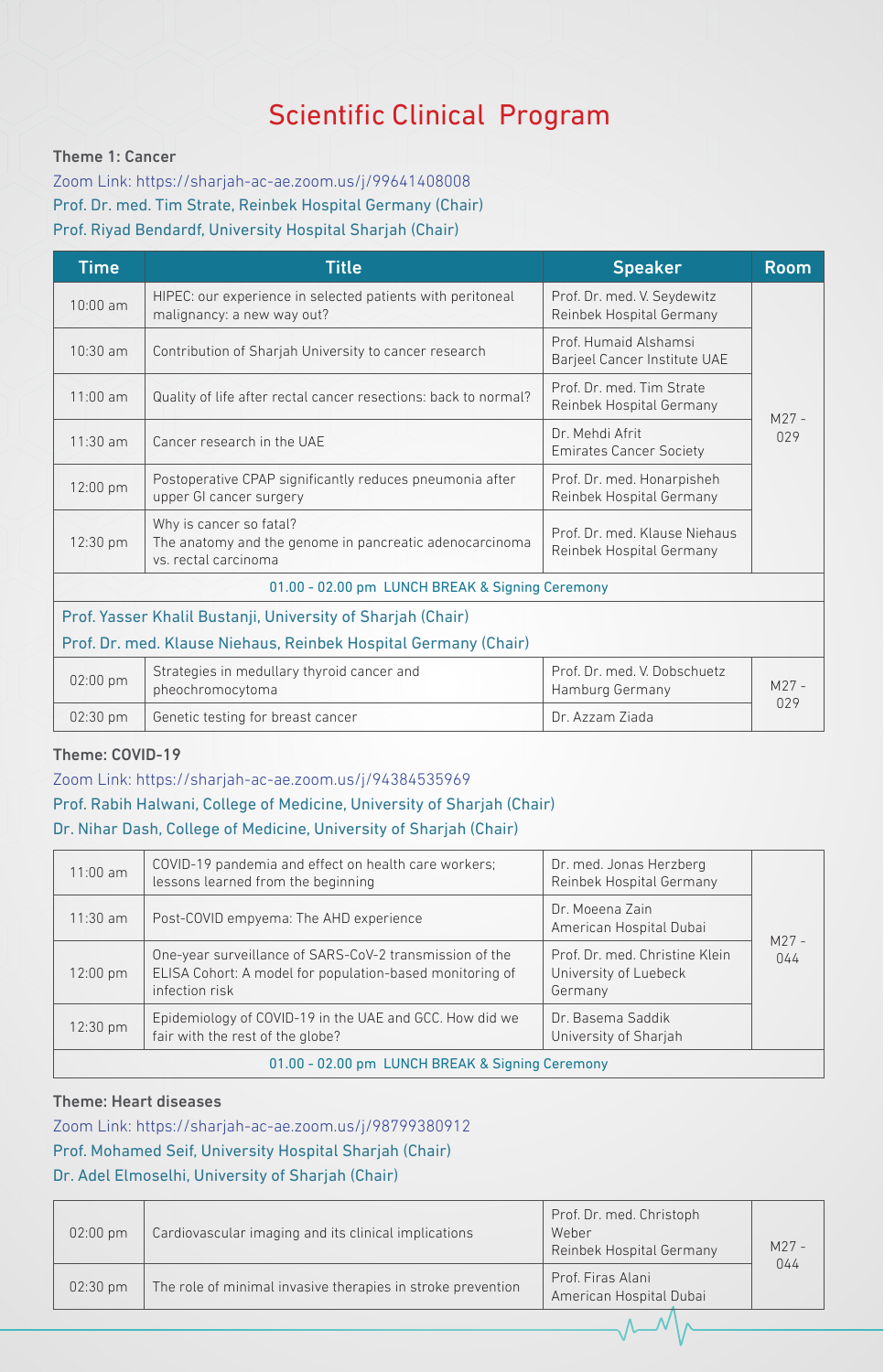# **Scientific Dental Program**

Day 1: Sunday, 21 November 2021 (University of Sharjah, Main Campus) Theme 1: Innovations in Dental Implantology: Contemporary Practice Zoom Link: https://sharjah-ac-ae.zoom.us/j/99720112837

### Prof. Nicolas Abu Tara (Chair) Dr. Nadia Khalifa (Co-Chair)

| <b>Time</b>                  | <b>Title</b>                                                                | <b>Speaker</b>           | <b>Room</b>                              |  |
|------------------------------|-----------------------------------------------------------------------------|--------------------------|------------------------------------------|--|
| 10:10 am                     | Bone Biology and PRP use in<br>Implantology                                 | Prof. Rani Samsudin      |                                          |  |
| $10:40$ am                   | Prosthodontic Considerations in<br>Implant Dentistry                        | Dr. Nael Eid, UAE Police |                                          |  |
| 11:10 am                     | High insertion torque value: A<br>Friend or foe?                            | Dr. Kamis Y Gaballah     | College of Dental Medicine,<br>M28-08-09 |  |
| $11:40$ am                   | <b>Complications and Managements</b><br>in Dental Implants                  | Dr. Zaid Hamdoon         |                                          |  |
| 12:10 pm                     | Peri-implant disease: current<br>knowledge and clinical challenges          | Prof. Zahi Badran        |                                          |  |
| $12:40 - 01:00$ pm           |                                                                             | Questions & Answers      |                                          |  |
| 01:00 - 02:00 pm LUNCH BREAK |                                                                             |                          |                                          |  |
| $02:00 - 05:00$ pm           | Workshop Sponsored by Dentegris<br>(Germany)<br>Hands on Implants placement | Dr. Zaid Hamdoon         | PG Skills lab M28107-A                   |  |

 $\sim$